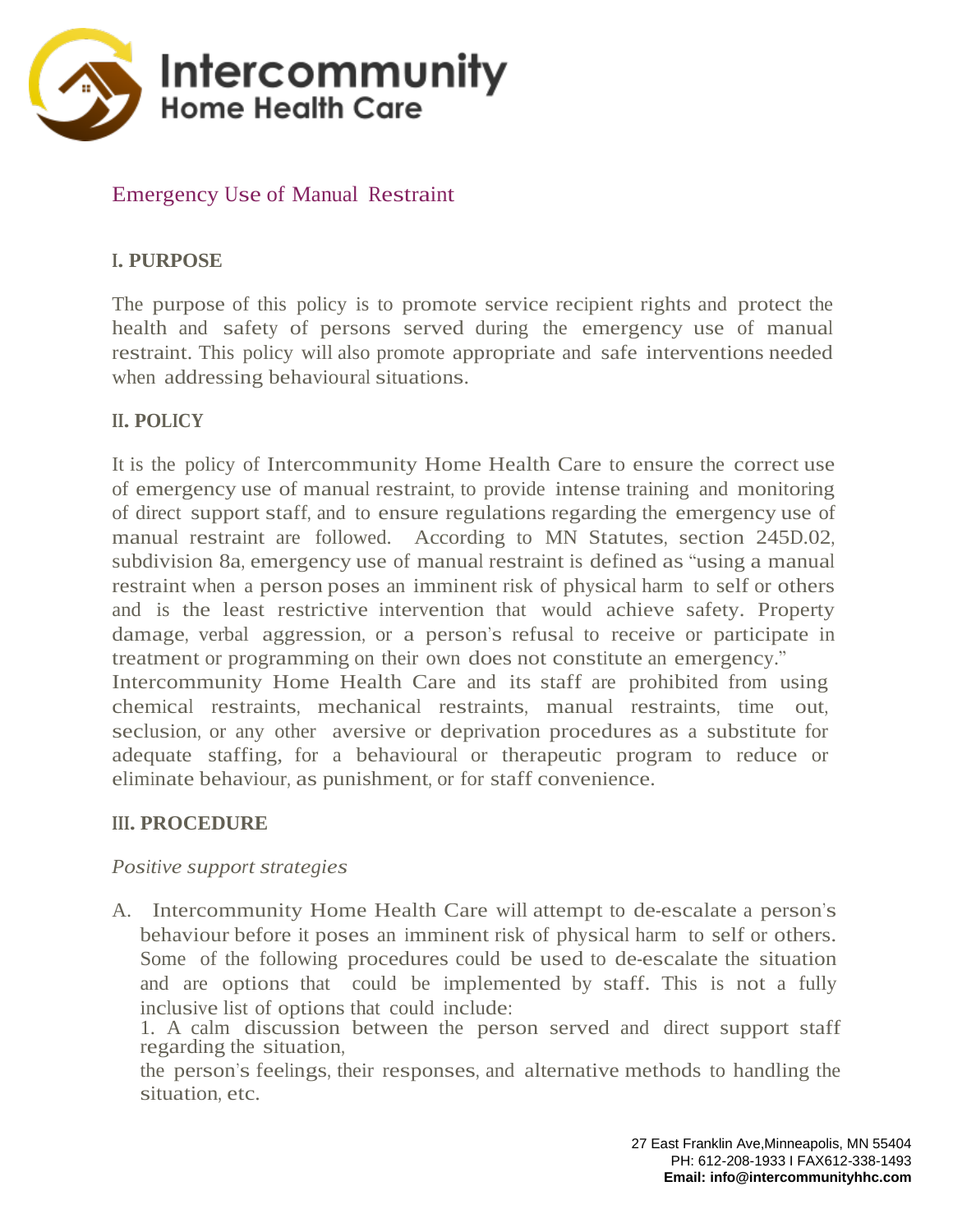

2. A staff suggesting or recommending that the person participate in an activity they enjoy as a means to self-calm.

3. A staff to suggest or remind that the person served has options that they may choose to spend time alone, when safety permits, as a means to self-calm.

4. Reinforce appropriate behavior

5. The individualized strategies that have been written into the person's Coordinated Service and Support Plan(CSSP) and/or Coordinated Service and Support Plan Addendum ( CSSP Addendum), or Positive Support Transition Plan (former Rule 40).

6. The implementation of instructional techniques and intervention procedures that are listed as

"permitted actions and procedures" as defined in Letter B of this Positive support strategies section.

7. A combination of any of the above.

B. Permitted actions and procedures include the use of instructional techniques and intervention procedures used on an intermittent or continuous basis. If used on a continuous basis, it must be addressed in the person's Coordinated Service and Support Plan Addendum (CSSP Addendum). These actions include:

1. Physical contact or instructional techniques that are the least restrictive alternative possible to meet the needs of the person and may be used to:

a. Calm or comfort a person by holding that person with no resistance from that person.

b. Protect a person known to be at risk or injury due to frequent falls as a result of a medical condition.

c. Facilitate the person's completion of a task or response when the person does not resist or the person's resistance is minimal in intensity or duration.

d. Briefly block or redirect a person's limbs or body without holding the person or limiting the person's movement to interrupt the person's behavior that may result in injury to self or others, with less than 60 seconds of physical contact by staff.

2. Restraint may be used as an intervention procedure to:

a. Allow a licensed health care professional to safely conduct a medical examination or to provide medical treatment ordered by a licensed health care professional to a person necessary to promote healing or recovery from an acute (short-term) medical condition.

b. Assist in the safe evacuation or redirection of a person in the event of an emergency and the person is at imminent risk of harm. This use of manual restraint allowed here must comply with the restrictions stated in the section of this policy Emergency use of manual restraint, Letter B. c. Position a person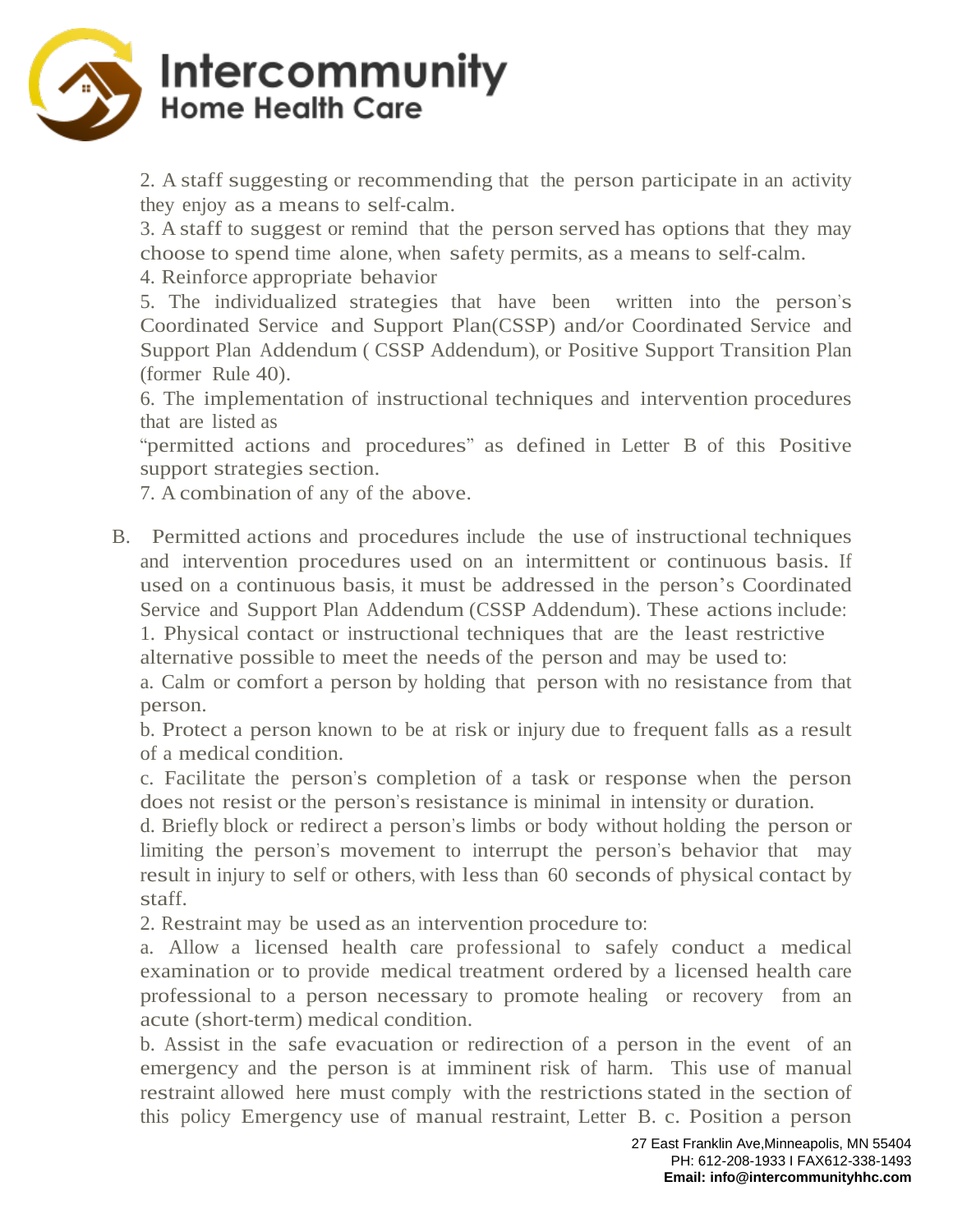

with physical disabilities in a manner specified in their Coordinated Service and Support Plan Addendum.

3. Use of adaptive aids or equipment, orthotic devices, or other medical equipment ordered by a licensed health professional to treat a diagnosed medical condition do not in and of themselves constitute the use of mechanical restraint.

#### *Positive Support Transition Plans*

Intercommunity Home Health Care must and will develop a Positive Support Transition Plan on forms provided by the Department of Human Services and in the manner directed for a person served who requires intervention in order to maintain safety when it is known that the person's behavior poses

an immediate risk of physical harm to self or others. This Positive Support Transition Plan will phase out any existing plans for the emergency use or programmatic use of aversive or restrictive interventions prohibited under MN Statutes, chapter 245D.

### *Emergency use of manual restraint*

A. If the positive support strategies were not effective in de-escalating or eliminating the person's behavior, emergency use of manual restraint may be necessary. To use emergency use of manual restraint, the following conditions must be met:

1. Immediate intervention must be needed to protect the person or others from imminent risk of physical harm.

2. The type of manual restraint used must be the least restrictive intervention to eliminate the immediate risk of harm and effectively achieve safety.

3. The manual restraint must end when the threat of harm ends

B. The following conditions, on their own, are not conditions for emergency use of manual restraint:

1. The person is engaging in property destruction that does not cause imminent risk of physical harm.

2. The person is engaging in verbal aggression with staff or others.

3. A person's refusal to receive or participate in treatment of programming. C. Emergency use of manual restraint procedures must not:

1. Be implemented with a child in a manner that constitutes sexual abuse, neglect, physical abuse, or mental injury as defined in MN Statutes, section 626.556, subdivision 2.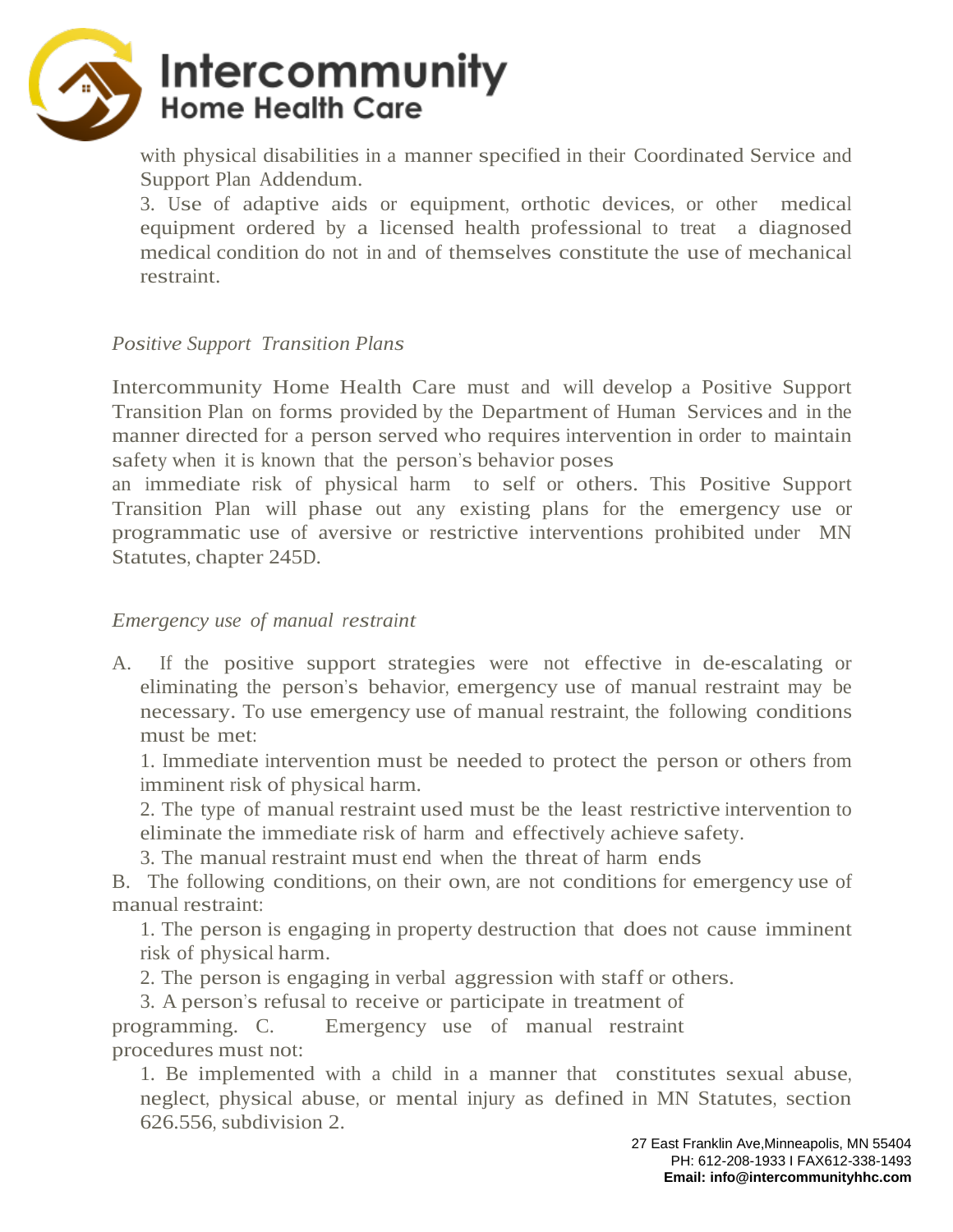

2. Be implemented with an adult in a manner that constitutes abuse or neglect as defined in MN Statutes, section 626.5572, subdivisions 2 and 17.

3. Be implemented in a manner that violates a person's rights and protections identified in MN Statutes, section 245D.04.

4. Restrict a person's normal access to a nutritious diet, drinking water, adequate ventilation, necessary medical care, ordinary hygiene facilities, normal sleeping conditions, or necessary clothing, or to any protection required by state licensing standards and federal regulations governing the program.

5. Deny the person visitation or ordinary contact with legal counsel, a legal representative, or next of kin.

6. Be used as a substitute for adequate staffing, for the convenience of staff, as punishment, or as a consequence if the person refuses to participate in the treatment of services provided by Intercommunity Home Health Care.

7. Use prone restraint (that places a person in a face-down position).

8. Apply back or chest pressure while a person is in the prone or supine (faceup) position

- D. Intercommunity Home Health Care allows certain types of manual restraints which may be used by staff on an emergency basis. Detailed instructions on the safe and correct implementation of these allowed manual restraint procedures are included at the end of this policy. These allowed manual restraints include the following (See IV in this policy):
	- 1. Physical escort/walking Stage <sup>1</sup> and stage 2
	- 2. Arm restraint/one staff person standing: <sup>1</sup> arm and <sup>2</sup> arm
	- 3. Arm restraint/one staff person sitting: <sup>1</sup> arm and <sup>2</sup> arm
- E. If a person's licensed health care professional or mental health professional has determined that a manual restraint would be medically or psychologically contraindicated, Intercommunity Home Health Care will not use a manual restraint to eliminate the immediate risk of harm and effectively achieve safety. This statement of whether or not a manual restraint would be medically or psychologically contraindicated will be completed as part of service initiation planning.

*Monitoring of emergency use of manual restraint*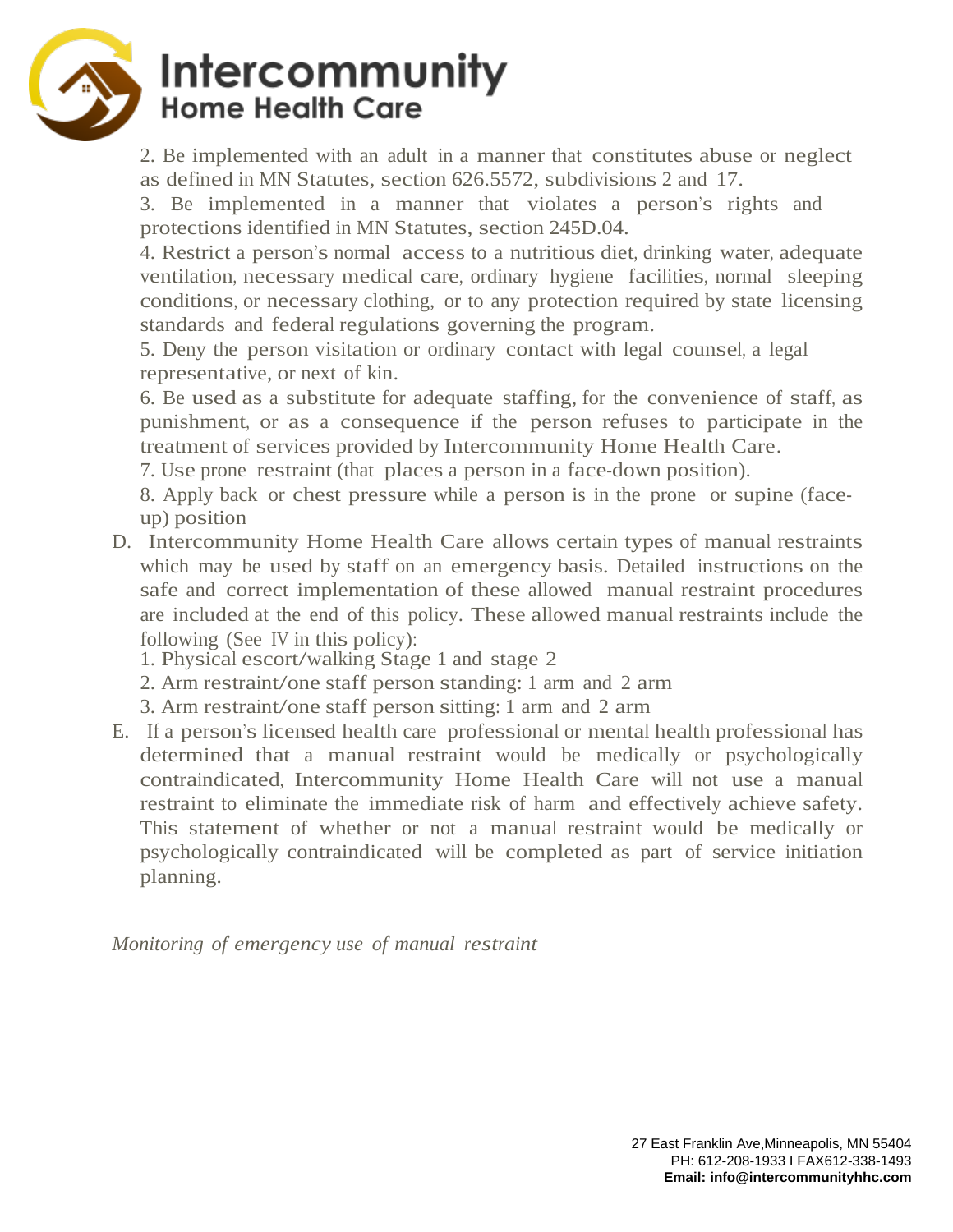

A. Each single incident of emergency use of manual restraint must be monitored and reported separately. For this understanding, an incident of emergency use of manual restraint is a single incident when the following conditions have been met:

1. After implementing the manual restraint, staff attempt to release the person at the moment staff believe the person's conduct no longer poses an imminent risk of physical harm to self or others and less restrictive strategies can be implemented to maintain safety.

2. Upon the attempt to release the restraint, the person's behavior immediately re-escalates and staff must immediately re-implement the restraint in order to maintain safety.

- B. During an emergency use of manual restraint, Intercommunity Home Health Care will monitor a person's health and safety. Staff monitoring the manual restraint procedure will not be the staff implementing the procedure, when possible. A monitoring form will be completed by the staff person for each incident of emergency use of manual restraint to ensure:
	- 1. Only manual restraints allowed according to this policy are implemented.
	- 2. Manual restraints that have been determined to be contraindicated for a person are not implemented with that person.

3. Allowed manual restraints are implemented only by staff trained in their use.

4. The restraint is being implemented properly as required.

5. The mental, physical, and emotional condition of the person who is being manually restrained is being assessed and intervention is provided when necessary to maintain the person's health and safety and prevent injury to the person, staff involved, or others involved.

### *Reporting of emergency use of manual restraint*

A. Reporting of the incident of emergency use of manual restraint will be completed according to the following process and will contain all required information per MN Statutes, sections

245D.06, subdivision 1 and 245D.061, subdivision 5

B. Within 24 hours of the emergency use of manual restraint, Intercommunity Home Health Care will make a verbal report regarding the incident to the legal representative or designated emergency contact and case manager. If other persons served were involved in the incident, Intercommunity Home Health Care will not disclose any personally identifiable information about any other person when making the report unless Intercommunity Home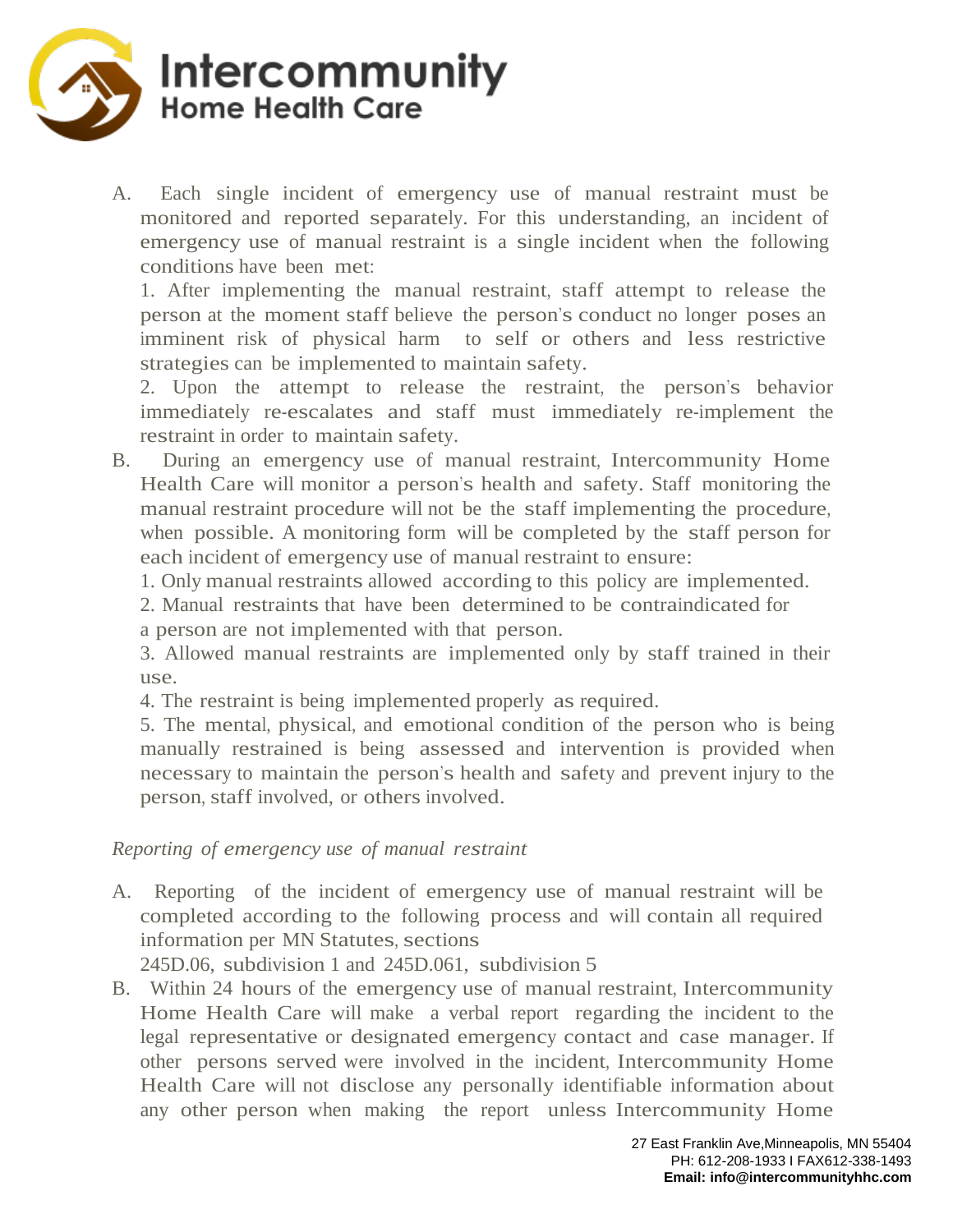

Health Care has the consent of the person

C. Within three (3) calendar days of the emergency use of manual restraint, the staff who implemented the emergency use of manual restraint will report, in writing, to the Designated Coordinator and/or Designated Manager/Regional Director the following information:

1. The staff and person(s) served who were involved in the incident leading up to the emergency use of manual restraint.

2. A description of the physical and social environment, including who was present before and during the incident leading up to the emergency use of manual restraint.

3. A description of what less restrictive alternative measures were attempted to de-escalate the incident and maintain safety before the manual restraint was implemented. This description must identify the when, how, and how long the alternative measures were attempted before the manual restraint was implemented.

4. A description of the mental, physical, and emotional condition of the person who was

restrained, and other persons involved in the incident leading up to, during, and following the manual restraint.

5. Whether there was any injury to the person who was restrained or other persons involved, including staff, before or as a result of the manual restraint use.

6. Whether there was a debriefing with the staff, and, if not contraindicated, with the person who was restrained and other persons who were involved in or who witnessed the restraint, following the incident. The outcome of the debriefing will be clearly documented and if the debriefing

could not occur at the time of the incident, the report will identify whether a debriefing is planned in the future

D. Within five (5) working days of the emergency use of manual restraint, staff will complete and document an internal review of each report of emergency use of manual restraint. The internal review will include an evaluation of whether:

1. The person's served service and support strategies developed according to MN Statutes, sections 245D.07 and 245D.071 need to be revised.

2. Related policies and procedures were followed.

3. The policies and procedures were adequate.

4. There is a need for additional staff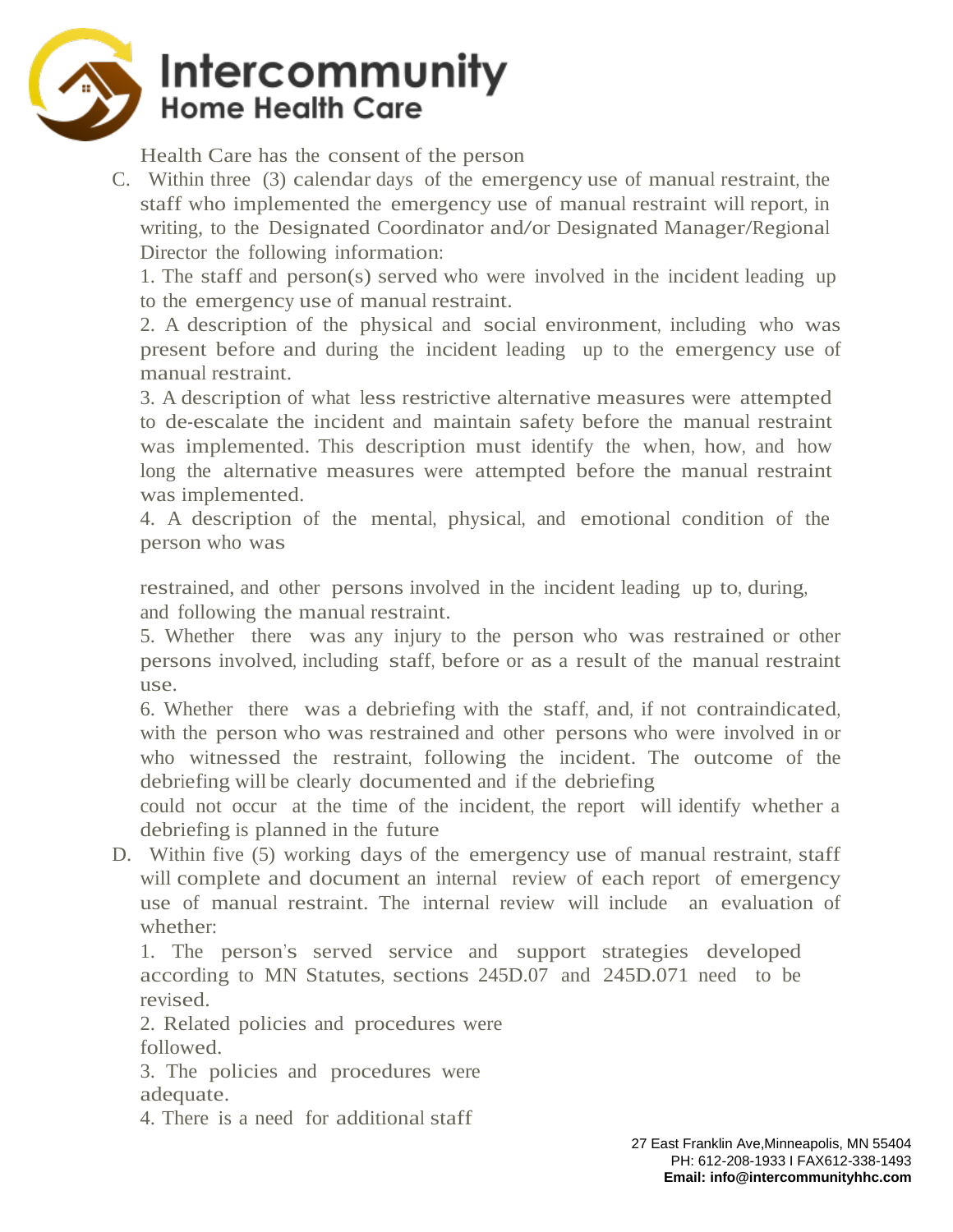

training.

5. The reported event is similar to past events with the persons, staff, or the services involved.

6. There is a need for corrective action by Intercommunity Home Health Care to protect the health and safety of the person(s) served

- E. Based upon the results of the internal review, Intercommunity Home Health Care will develop, document, and implement a corrective action plan for the program designed to correct current lapses and prevent future lapses in performance by the individuals or Intercommunity Home Health Care, if any. The Senior Director will ensure that the corrective action plan, if any, must be implemented within 30 days of the internal review being completed.
- F. Within five (5) working days after the completion of the internal review, the Designated Coordinator and/or Designated Manager/Regional Director will consult with the person's expanded support team following the emergency use of manual restraint. The purpose of this consultation is to:

1. Discuss the incident and to define the antecedent or event that gave rise to the behavior resulting in the manual restraint and identify the perceived function the behavior served.

2. Determine whether the person's served Coordinated Service and Support Plan Addendum

needs to be revised to positively and effectively help the person maintain stability and to reduce or eliminate future occurrences requiring emergency use of manual restraint

G. Within five (5) working dates of the expanded support team review, the Designated Coordinator and/or Designated Manager/Regional Director will submit, using the DHS online Behavioral Intervention Reporting Form (DHS-5148-ENG-1), the following information to the Department of Human Services and the Office of the Ombudsman for Mental Health and Developmental Disabilities:

1. The report of the emergency use of manual restraint.

2. The internal review and corrective action plan, if any.

3. The written summary of the expanded support team's discussion and decision. H. The following written information will be maintained in the person's record:

1. The report of an emergency use of manual restraint incident that includes:

a. Reporting requirements by the staff who implemented the restraint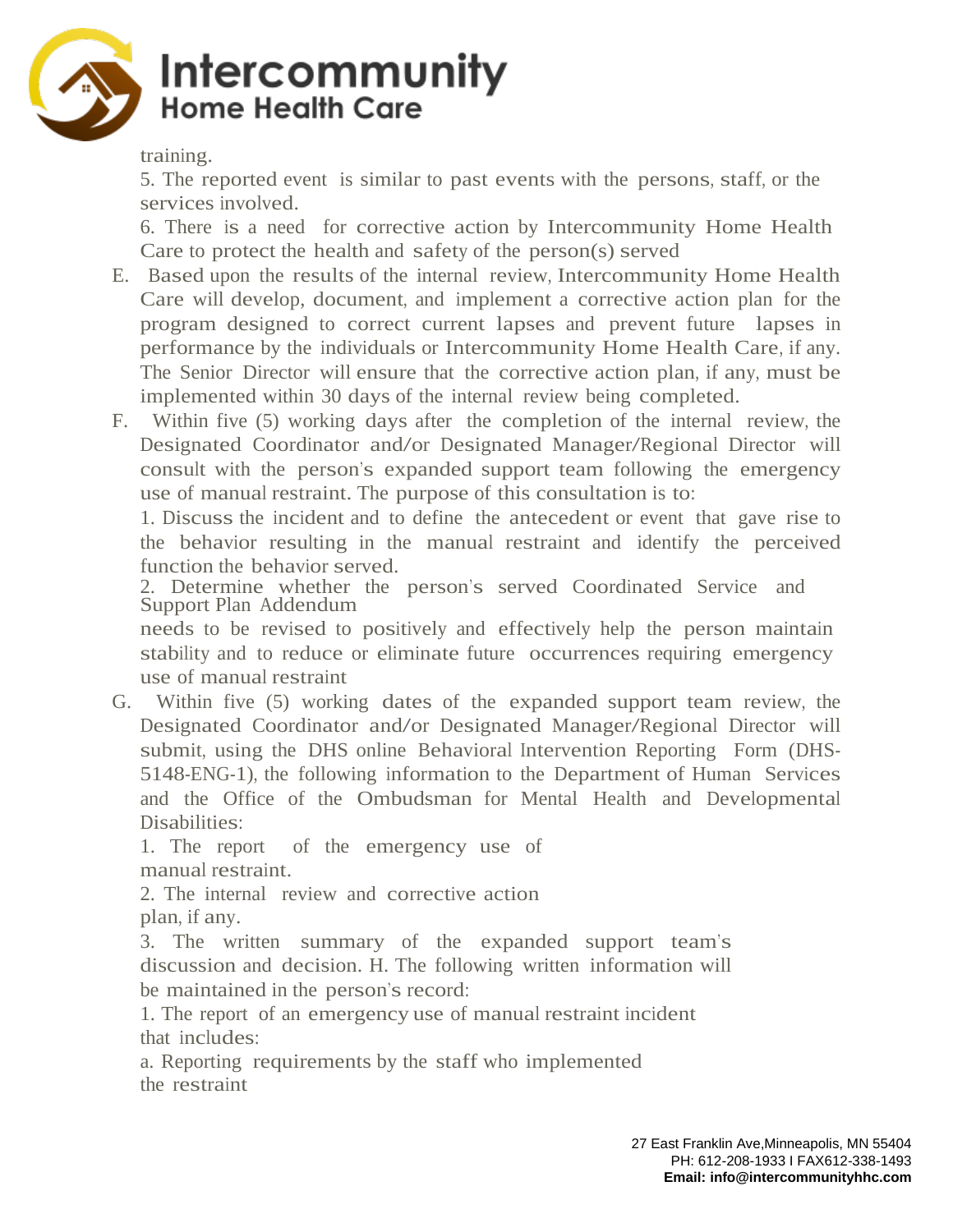

b. The internal review of emergency use of manual restraint and the corrective action plan, with information about implementation of correction within 30 days, if any

c. The written summary of the expanded support team's discussion and decision d. The notifications to the expanded support team, the Department of Human Services, and the

MN Office of the Ombudsman for Mental Health and Developmental Disabilities 2. The DHS's "commissioner approved" monitoring form.

3. The PDF version of the completed and submitted DHS online Behavioral Intervention Reporting Form (DHS-5148-ENG-1). An email of this PDF version of the Behavioral Intervention Reporting Form will be sent to the MN-ITS mailbox assigned to the license holder.

### *Staff training requirements*

- A. Intercommunity Home Health Care recognizes the importance of having qualified and knowledgeable staff that are competently trained to uphold the rights of persons served and to protect persons' health and safety. All staff will receive orientation and annual training according to MN Statutes, section 245D.09, subdivisions 4 and 5. Orientation training will occur within the first 60 days of hire and annual training will occur within a period of 12 months.
- B. Prior to having unsupervised direct contact with a person served by Intercommunity Home Health Care or for whom the staff has not previously provided support, or any time the plans or procedures are revised as they relate to the staff person's job functions for the persons served, the staff person must review and receive instruction on:

1. What constitutes use of restraints, time out, and seclusion including chemical restraints.

2. Staff responsibilities related to the prohibitions of their use according to this policy and MN Statutes, section 245D.06, subdivision 5.

3. Why such procedures are not effective for reducing or eliminating symptoms or undesired behavior and why they are not safe.

4. The safe and correct use of the allowed manual restraints on an emergency basis according to Intercommunity Home Health Care policy and MN Statutes, section 245D.061.

C. Before staff may implement an emergency use of manual restraint, and in addition to the training on this policy and procedure and the orientation and annual training requirements, staff must receive training on emergency use of manual restraints that incorporates the following topics: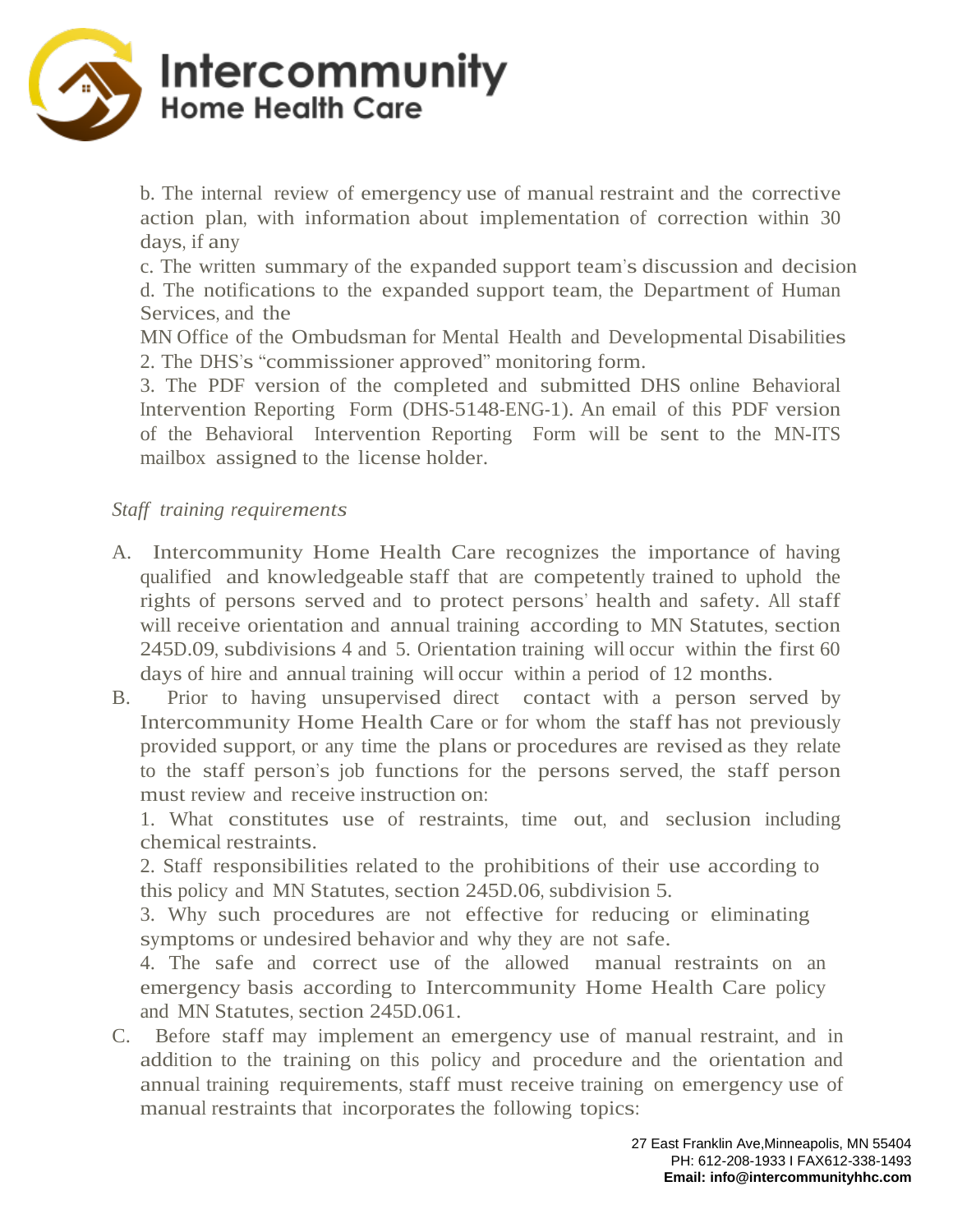

1. Alternatives to manual restraint procedures including techniques to identify events and environmental factors that may escalate conduct that poses an imminent risk of physical harm to self or others.

2. De-escalation methods, positive support strategies, and how to avoid power struggles.

3. Simulated experiences of administering and receiving manual restraint procedures allowed by

Intercommunity Home Health Care on an emergency basis.

4. How to properly identify thresholds for implementing and ceasing restrictive procedures.

5. How to recognize, monitor, and respond to the person's physical signs of distress including positional asphyxia.

6. The physiological and psychological impact on the person and the staff when restrictive procedures are used.

7. The communicative intent of behaviors.

- 8. Relationship building.
- D. Documentation of all orientation and annual staff training along with demonstrated competencies will be maintained in each staff's personnel file.

## *DETAILED INSTRUCTIONS ON ALLOWED MANUAL RESTRAINT PROCEDURES*

If an emergency use of manual restraint is needed, staff will attempt to verbally calm the person down throughout the implemented procedure(s), unless to do so would escalate the person's behavior. The least restrictive manual restraint will be used to effectively handle the situation.

### *Physical escort/walking*

If a person served has escalating behaviors and it is necessary to move the person, staff may follow stages <sup>1</sup> and <sup>2</sup> of physical escort/walking.

Stage 1: A staff person will walk by the side of the person while remaining slightly behind the person. Staff will place their hand that is closest to the person, on the person's forearm, just below the elbow while applying firm, but gentle pressure. While walking with the person, staff will remain near to the person so that the placement of the hand on the person's forearm is effective.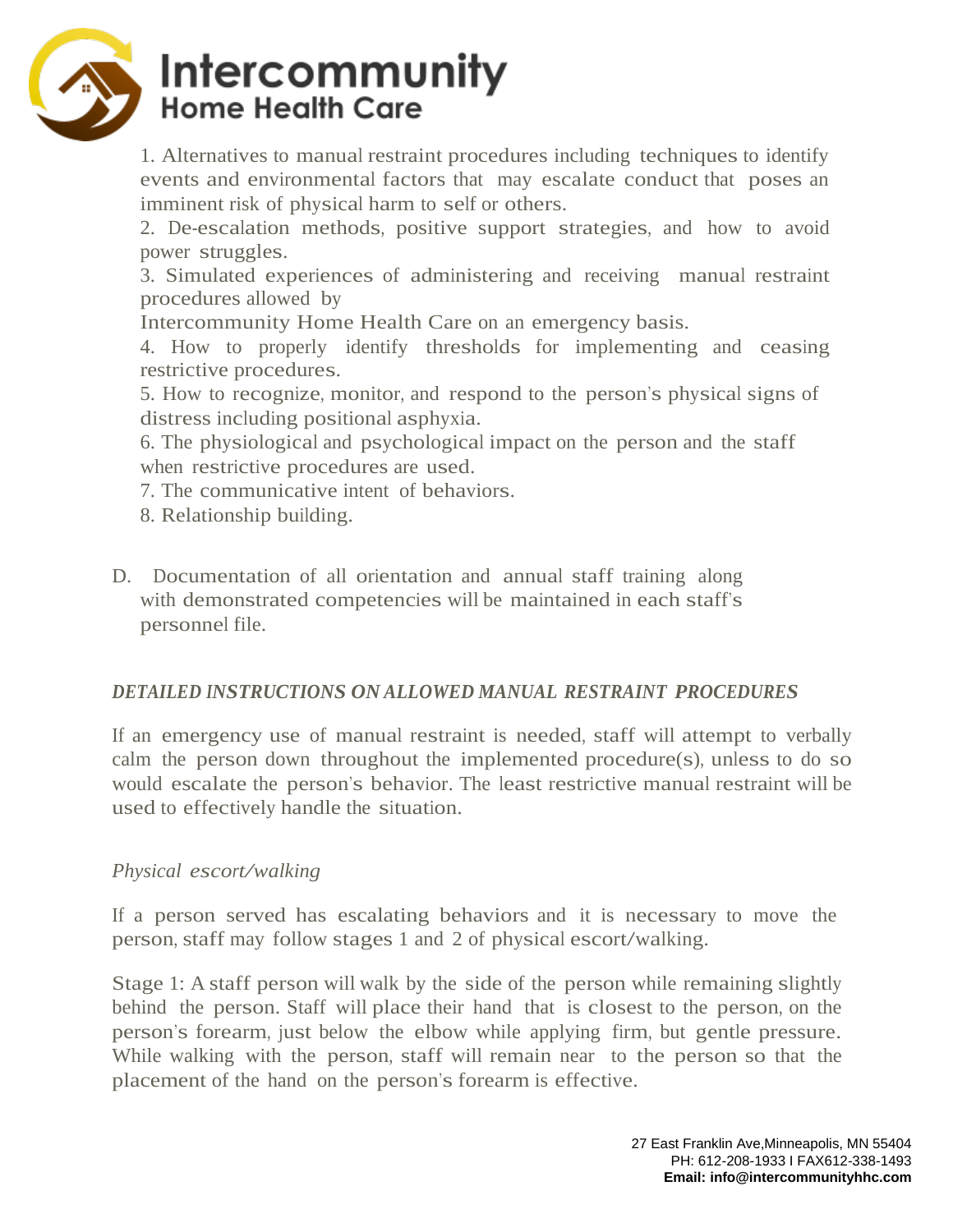

Stage 2: If stage 1 is not effective, staff may use both of their hands to move the person while walking. Staff will move their hand currently on the person's forearm to the person'ssmall of their back and apply firm, but gentle pressure. Staff's other arm, that is farthest away from the person, will reach across and be placed on the person's forearm, below the elbow, on their forearm, while applying firm, but gentle pressure. In this position, staff will remain near to the person while walking with them to another area.

#### *Arm restraint/one staff person standing*

If a person served has escalating behaviors that can be managed through the use of a one arm restraint, staff will attempt to do so prior to using the two arm restraint. A standing restraint will be attempted first; however, if the person needs to sit, staff may use the arm restraint/one staff person sitting procedure.

Arm restraint/one staff person standing – 1 arm: Staff may use physical escort/walking, stage <sup>2</sup> to move into the <sup>1</sup> arm restraint/staff person standing or it may be used separately. Staff will direct one arm of the person served forward to cross in front of the person's body by applying slight pressure above or below their elbow. The same side arm will be used by staff and the person (i.e. staff's right arm will direct the right arm of the person forward). With their other arm, farthest away from the person, staff will lightly grip the person's crossed arm, slightly above the wrist, holding the arm in a crossed position. Staff will then slide their free arm between the person's arm and their waist, to grip the person's forearm. Staff will ensure that their palms are facing down.

Arm restraint/one staff person standing  $-2$  arm: Staff will direct one arm of the person served forward to cross in front of the person's body by applying slight pressure above or below their elbow. The same side arm will be used by staff and the person (i.e. staff's right arm will direct the right arm of the person forward). With their other arm, farthest away from the person, staff will lightly grip the person's crossed arm, slightly above the wrist, holding the arm in a crossed position. Staff will then slide their free arm between the person's arm and their waist, to grip the person's forearm. Staff will ensure that their palms are facing down. If the person continued to escalate in behaviors and it is necessary to restrain both of the person's arms, staff will release their arm that is griping the person's arm above the wrist. Staff will quickly bring their arm up and around to "pin" the person's free arm against their side. Staff will then re-grip the arm above the wrist that is crossed in front of the person so that one arm is crossed in front of the person and the other pressed against the person's side.